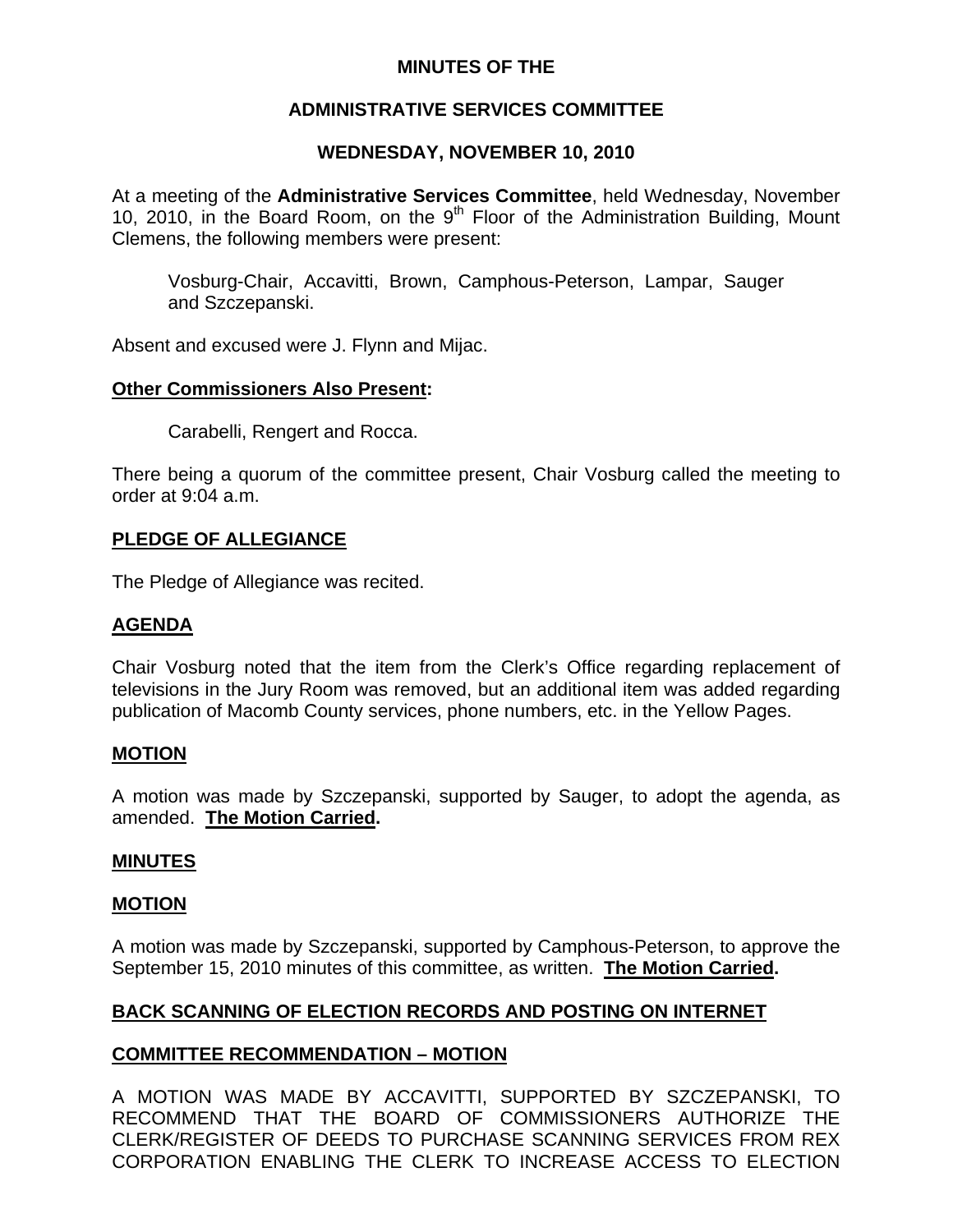RECORDS FROM 1838 TO THE PRESENT AND PROVIDE FOR THEIR PRESERVATION BY POSTING THEM ON THE INTERNET AT A COST NOT TO EXCEED \$3,740; FUNDS ARE AVAILABLE IN THE ELECTIONS REVOLVING FUND.

Carmella Sabaugh gave an overview.

The following commissioner spoke: Brown.

Chair Vosburg called for a vote on the motion and **THE MOTION CARRIED.** 

## **PURCHASE OF IDENTIPHOTO 400CW CARD SYSTEM FOR IMPROVEMENT OF CONCEALED WEAPONS PERMIT PROCESS AND AUTHORIZE ACCEPTANCE OF PHOTO FEES AUTHORIZED BY CONCEALED WEAPONS LICENSING BOARD**

#### **COMMITTEE RECOMMENDATION – MOTION**

A MOTION WAS MADE BY CAMPHOUS-PETERSON, SUPPORTED BY SZCZEPANSKI, TO RECOMMEND THAT THE BOARD OF COMMISSIONERS IMPROVE THE CONCEALED WEAPONS PERMIT PROCESS FOR THOUSANDS OF MACOMB COUNTY RESIDENTS PER YEAR BY AUTHORIZING THE CLERK/REGISTER OF DEEDS TO PURCHASE AN IDENTIPHOTO 400CCW CARD SYSTEM AT AN INITIAL COST NOT TO EXCEED \$8,009 AND AN ANNUAL COST OF \$6,000 FROM IDENTIPHOTO COMPANY LTD; FUNDS FOR THE INITIAL COST ARE AVAILABLE IN THE CLERK'S SPECIAL PROJECTS ACCOUNT AND FUNDS FOR THE ANNUAL COST ARE AVAILABLE IN THE CLERK'S SUPPLIES ACCOUNT ANNUALLY STARTING IN 2011; FURTHER, AUTHORIZE THE CLERK/REGISTER OF DEEDS TO ACCEPT ANY PHOTO FEES AUTHORIZED BY THE CONCEALED WEAPONS LICENSING BOARD AND AUTHORIZE THE CLERK TO DEPOSIT SUCH FEES IN A NEW CLERK'S OFFICE ACCOUNT CALLED THE VITAL RECORDS TECHNOLOGY FUND TO BE DEDICATED TO IMPROVING CUSTOMER SERVICE THROUGH THE APPLICATION OF TECHNOLOGY. **THE MOTION CARRIED.**

# **INSTALLATION OF COMPUTER MONITORS IN VITAL RECORDS, COURT AND ELECTION LOBBIES**

#### **COMMITTEE RECOMMENDATION – MOTION**

A MOTION WAS MADE BY BROWN, SUPPORTED BY ACCAVITTI, TO RECOMMEND THAT THE BOARD OF COMMISSIONERS AUTHORIZE THE CLERK/REGISTER OF DEEDS TO IMPROVE CUSTOMER SERVICE BY PROMOTING SELF-SERVICE IN THE CLERK'S VITAL RECORDS, COURT AND ELECTIONS LOBBIES THROUGH THE PURCHASE AND INSTALLATION OF LARGE COMPUTER MONITORS FROM ABC WAREHOUSE AT A COST NOT TO EXCEED \$3,072; FUNDS ARE AVAILABLE IN THE CLERK'S DATA PROCESSING ACCOUNT (\$2,559) AND OFFICE SUPPLIES ACCOUNT (\$513).

The following commissioner spoke: Szczepanski.

Chair Vosburg called for a vote on the motion and **THE MOTION CARRIED.**